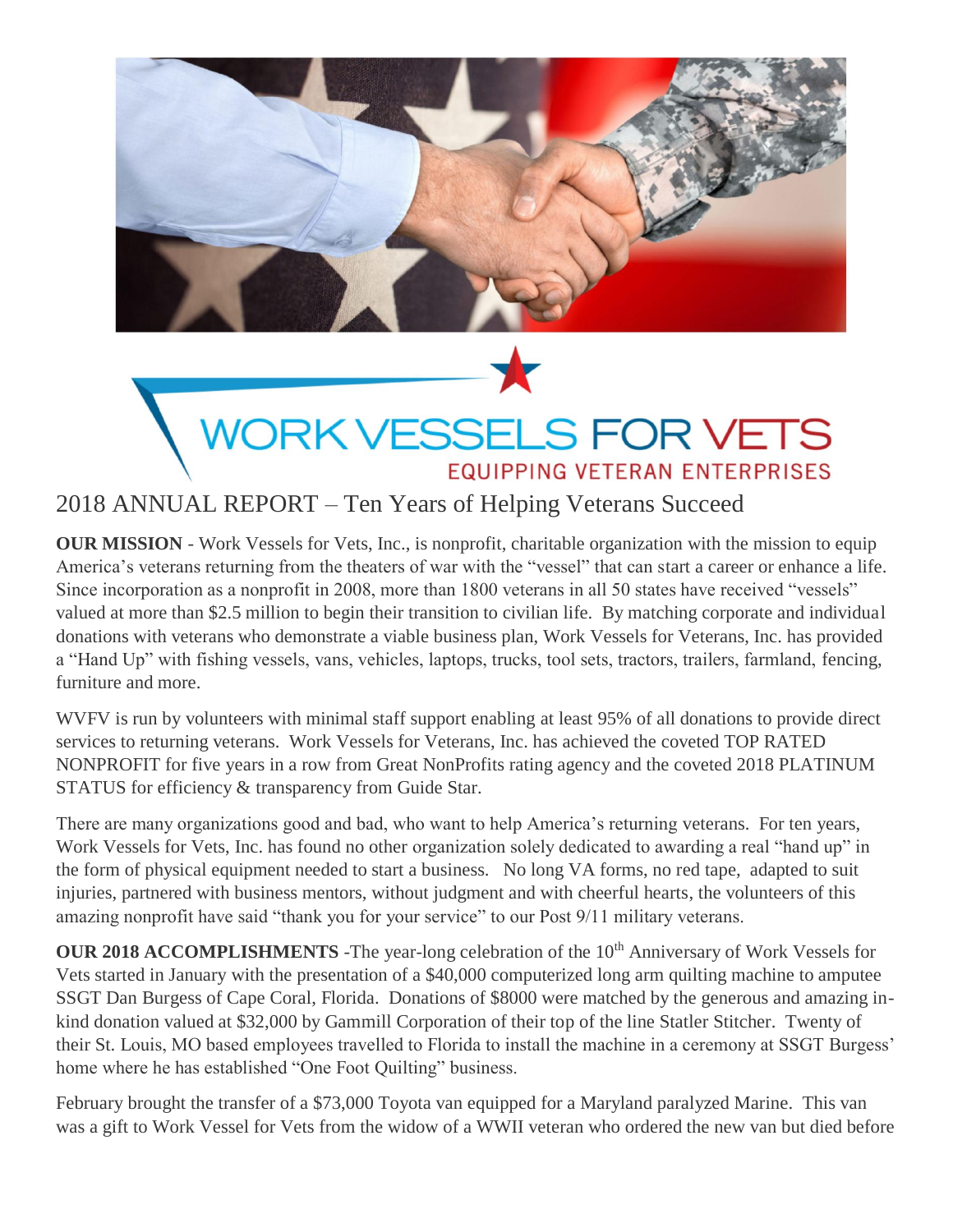he could drive it 200 miles. Now Marine Pearson can serve his family and achieve independence while wheelchair bound.

Other awards through the year included a \$5000 computerized laser router to an injured Indiana Army veteran for his "Willing and Able Cabinetmaking" business; an iMac complete desktop computer system for a New Jersey disabled veteran for his drone video editing business; a tractor to an injured Army captain for her growing "Maizies' Farm" in Connecticut. Across the nation we gave meat and produce coolers valued at \$5000 to an injured grower in Washington State who supplies many restaurants with farm to table fresh food; many maple tree taps kits to a veteran therapy program in West Virginia, cider mills in Maine, a portable saw mill in Tennessee, hay baler in Vermont, walk-behind tractor in Maryland, and dozens of refurbished electronics to veterans in career programs across the country.

And at our November 3<sup>rd</sup> 10<sup>th</sup> Anniversary Party, we stunned the audience of our supporters by awarding a US Coast Guard veteran with a research vessel valued at \$38,000 for his Noank, Connecticut based oyster aquaculture business and PTSD therapy program for fellow veterans. The vessel was a former research boat donated by Dominion Energy.

The year progressed with 65 additional awards to veterans across the country. In addition to the individual veterans who received 45 laptops, 29 others received critical equipment for their businesses. And nonprofits that offer therapeutic programs for veterans received equipment to help them serve over 180 fellow veterans. The total value of "vessels" awarded in 2018 exceeded \$298,000. Our best year ever!

### WORK VESSELS FOR VETS, INC GOALS for 2018 were met with success:

1. GOAL: Be the GO TO charity for veterans seeking equipment to set up their own businesses across America. – WVFV was awarded Top-Rated Charity for the 5<sup>th</sup> consecutive year by Great NonProfits.

### **WVFV also once again earned the prestigious PLATINUM Level, the highest designation for nonprofit integrity, effectiveness and efficiency.**

2. GOAL: Be recognized by national funding organizations as a partner in serving the transition needs of returning OEF/OIF veterans.

**WVFV was designated one of only ten small veteran-serving charities by VETS AID for the second year in a row and received funding from the popular Joe Walsh Eagles concert VETS AID held on November 11, 2018 at the Tacoma, WA Dome.**

**WVFV also earned recognition and funding for the first time from Overwatch Alliance, a division of The ASMBASTAR Foundation.**

**WVFV additionally received an award of \$50,000 from Newman's Own Foundation making this the fifth annual grant.**

3. GOAL: Maintain low administrative overhead and high participation by volunteers across America.

**WVFV lowered its administrative overhead to under 4% of total expenses, and increased awards to veterans to exceed 95% of all income.** 

4. GOAL: Expand operations and reach out to fellow veteran-serving organizations.

**a. Established partnerships with USDOL-VETS, US Veteran Chamber of Commerce & State Veteran Agencies to serve as referral program for their veteran clients.**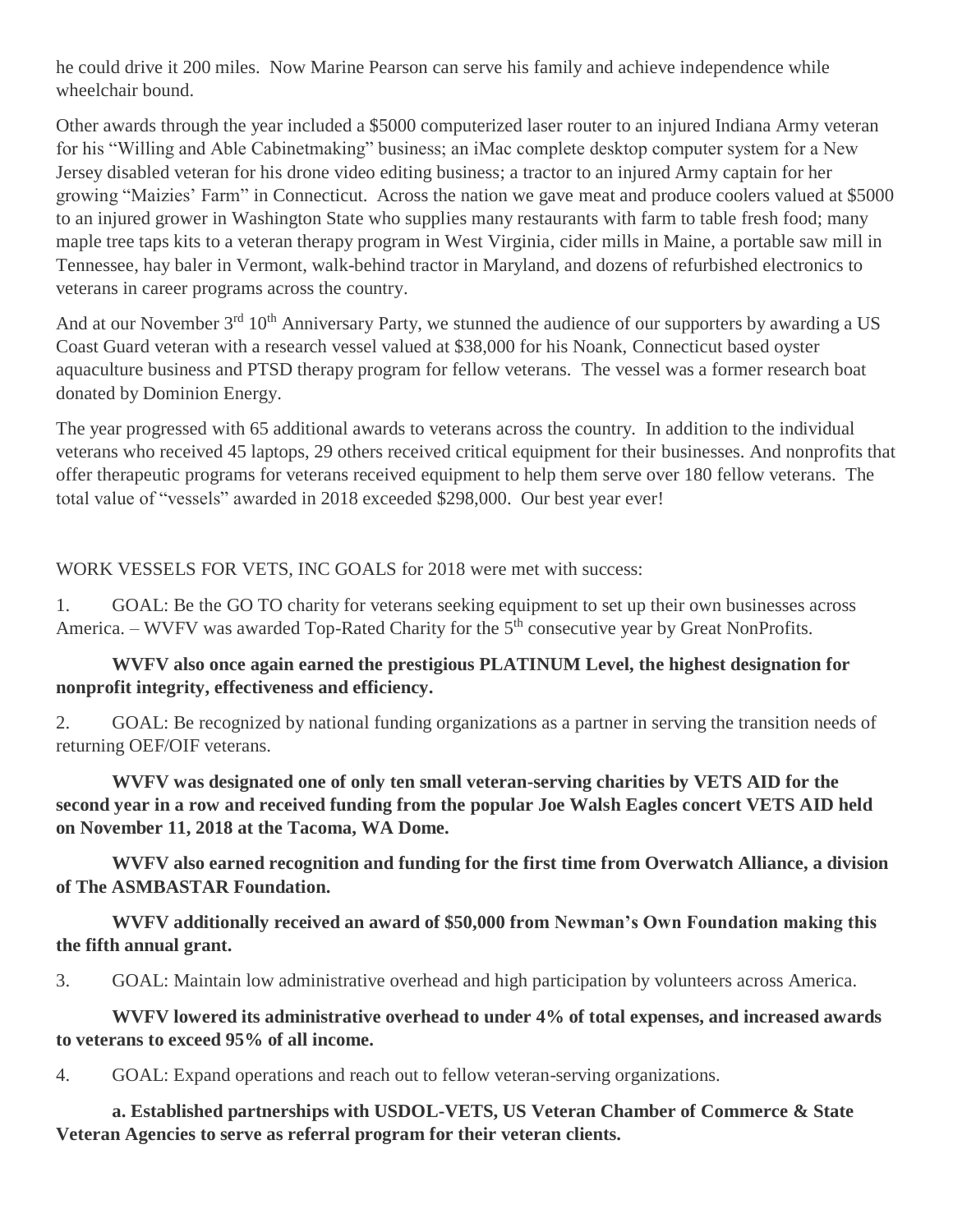**b. Created formal working partnerships with complementary veteran-serving organizations to leverage benefit to veteran clients, including the Farmer-Veteran Coalition, AgrAbility USA, and NAVSO – the National Association of Veteran Serving Organizations.**

**c. Expanded working mentorships for each veteran awardee and his/her new business.**

**d. Working to develop Veteran-to-Veteran connections for successful veteran entrepreneurs and new start ups.** 

**e. Supported programs to encourage veteran entrepreneurs, by referring our veteran clients to such as SBA Patriot Express, USDA Veteran to Farmer, and Bootcamps for disabled veteran entrepreneurs.** 

**f. Served as resource to corporate partners and business associations seeking to assist returning veterans as they establish new businesses.** 

### **FINANCIAL SYNOPSIS OF 2018**

|--|--|

### **EXPENSES**

NET INCOME …………………………………………………………...\$ 17,066

TOTAL ASSETS AS OF 12.31.2019 …………………………….…..\$136,965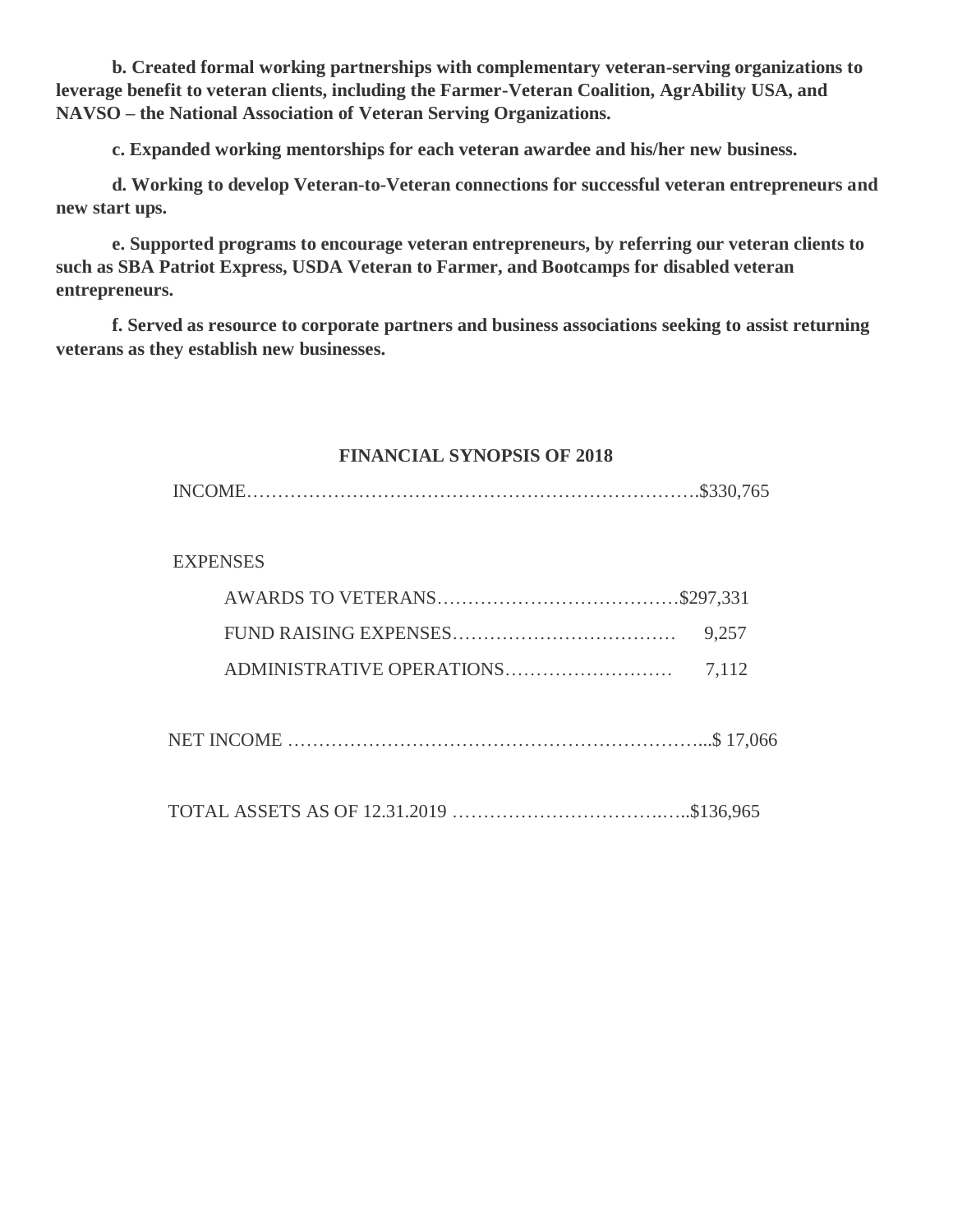## **Work Vessels for Vets, Inc**

## **Balance Sheet**

**As of December 31, 2018**

|                                        | <b>Total</b>     |
|----------------------------------------|------------------|
| <b>ASSETS</b>                          |                  |
| <b>Current Assets</b>                  |                  |
| <b>Bank Accounts</b>                   |                  |
| <b>Bank of America Account</b>         | 390.73           |
| <b>Chelsea Groton Checking</b>         | 125,198.39       |
| Pay Pal Account                        | 1,149.76         |
| <b>Veterans Farm - Bank of America</b> | 143.98           |
| <b>Total Bank Accounts</b>             | \$<br>126,882.86 |
| <b>Accounts Receivable</b>             |                  |
| <b>Accounts Receivable</b>             | 0.00             |
| <b>Total Accounts Receivable</b>       | \$<br>0.00       |
| <b>Other Current Assets</b>            |                  |
| <b>Undeposited Funds</b>               | 9,511.04         |
| <b>Total Other Current Assets</b>      | \$<br>9,511.04   |
| <b>Total Current Assets</b>            | \$<br>136,393.90 |
| <b>Fixed Assets</b>                    |                  |
| <b>Accumulated Depreciation</b>        | $-5,194.52$      |
|                                        |                  |
| <b>Total Fixed Assets</b>              | 5,194.52         |
| <b>Other Assets</b>                    |                  |
| <b>Other Assets</b>                    | 5,765.19         |
| <b>Total Other Assets</b>              | \$<br>5,765.19   |
| <b>TOTAL ASSETS</b>                    | \$<br>136,964.57 |
| <b>LIABILITIES AND EQUITY</b>          |                  |
| <b>Liabilities</b>                     |                  |
| <b>Current Liabilities</b>             |                  |
| <b>Accounts Payable</b>                |                  |
| <b>Accounts Payable</b>                | 4,582.98         |
| <b>Total Accounts Payable</b>          | \$<br>4,582.98   |
| <b>Other Current Liabilities</b>       |                  |
| <b>Exchange</b>                        | 10.00            |
| Loan to Organization                   | 4.63             |
| <b>Total Other Current Liabilities</b> | \$<br>14.63      |
| <b>Total Current Liabilities</b>       | \$<br>4,597.61   |
| <b>Total Liabilities</b>               | \$<br>4,597.61   |
| <b>Equity</b>                          |                  |
| <b>Opening Balance Equity</b>          | 1,407.16         |
| <b>Retained Earnings</b>               | 113,894.14       |
| <b>Net Income</b>                      | 17,065.66        |
| <b>Total Equity</b>                    | \$<br>132,366.96 |
| TOTAL LIABILITIES AND EQUITY           | \$<br>136,964.57 |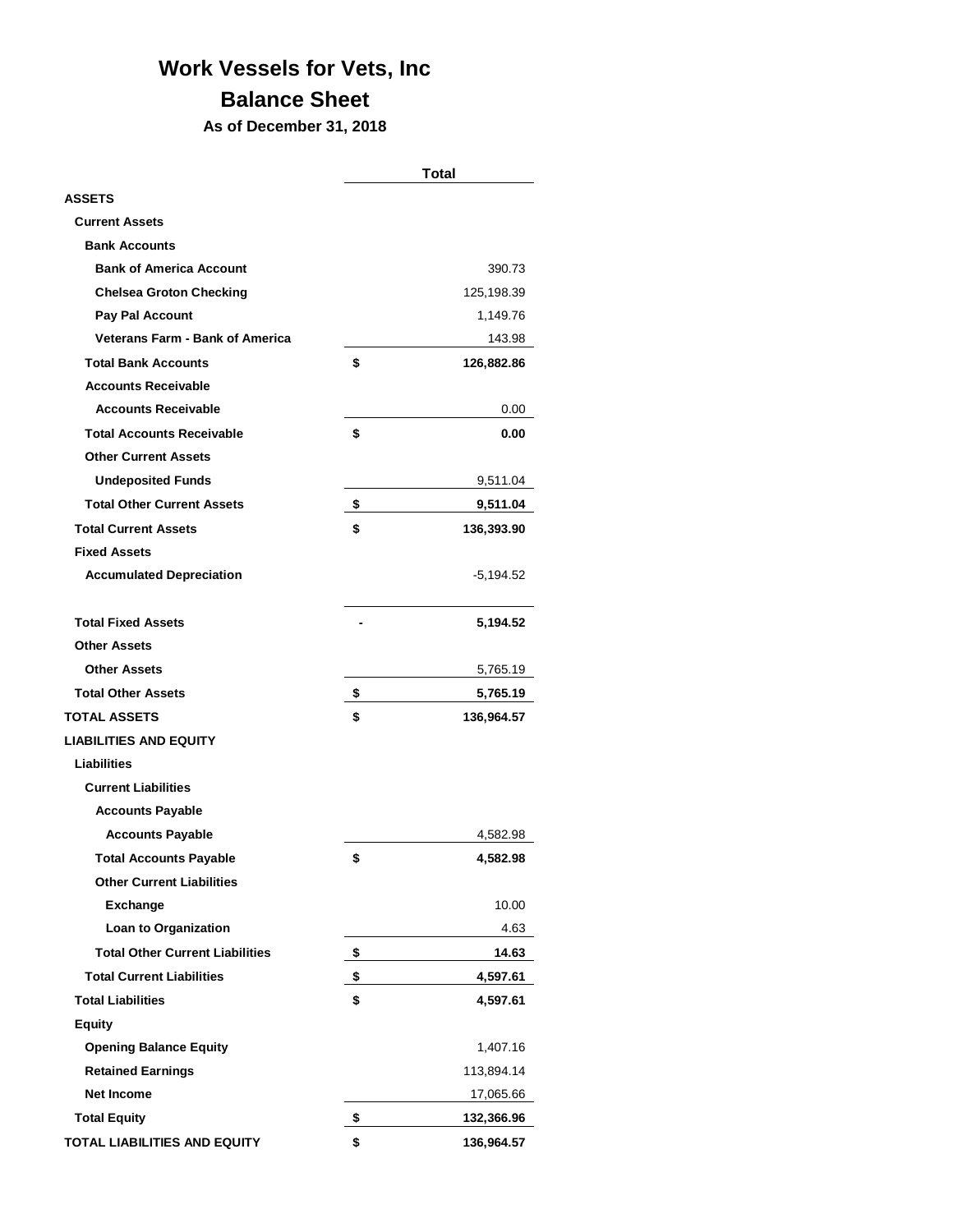### Work Vessels for Vets, Inc

#### PROFIT AND LOSS

January - December 2018

|                                        | <b>TOTAL</b> |
|----------------------------------------|--------------|
| Income                                 |              |
| <b>Direct Public Support</b>           | 655.40       |
| <b>Corporate Contributions</b>         | 15,652.83    |
| Gifts in Kind - Goods                  | 160,396.75   |
| <b>Individual Contributions</b>        | 58,583.83    |
| <b>Total Direct Public Support</b>     | 235,288.81   |
| <b>Indirect Public Support</b>         |              |
| <b>Grants and Foundations</b>          | 75,195.12    |
| <b>Total Indirect Public Support</b>   | 75,195.12    |
| Other Types of Income                  |              |
| <b>Fund Raising Actvities</b>          | 17,121.00    |
| <b>Total Other Types of Income</b>     | 17,121.00    |
| <b>Sales</b>                           | 3,160.00     |
| <b>Total Income</b>                    | \$330,764.93 |
| <b>Cost of Goods Sold</b>              |              |
| <b>Cost of Goods Sold</b>              |              |
| In kind Donation                       | 160,396.75   |
| <b>Presentation Event Expenses</b>     | 12,531.79    |
| <b>Product Purchases for Donations</b> | 70,896.01    |
| <b>Product Repair for Donation</b>     | 7,612.80     |
| Shipping & Freight                     | 1,775.04     |
| <b>Veteran Presentation Costs</b>      | 510.37       |
| <b>Veteran Support Services</b>        | 43,607.78    |
| <b>Total Cost of Goods Sold</b>        | 297,330.54   |
| <b>Total Cost of Goods Sold</b>        | \$297,330.54 |
| <b>GROSS PROFIT</b>                    | \$33,434.39  |
| <b>Expenses</b>                        |              |
| <b>Business Expenses</b>               |              |
| <b>Bank Charges</b>                    | 97.63        |
| <b>Business Registration Fees</b>      | 152.34       |
| <b>Total Business Expenses</b>         | 249.97       |
| <b>Contract Services</b>               |              |
| <b>Accounting Fees</b>                 | 1,500.00     |
| <b>Outside Contract Services</b>       | 2,400.00     |
| <b>Total Contract Services</b>         | 3,900.00     |
| <b>Facilities and Equipment</b>        |              |
| Depr and Amort - Allowable             | 249.99       |
| <b>Property Insurance</b>              | 825.00       |
| <b>Total Facilities and Equipment</b>  | 1,074.99     |
| <b>Fund Raising Activities</b>         |              |
| <b>Advertising for Fund Raising</b>    | 120.00       |
| <b>Other Expenses for Fundraising</b>  | 4,616.10     |
|                                        |              |

Accrual Basis Friday, May 3, 2019 12:37 PM GMT-7

 $1/2$ 

Kindly refer any questions to **Info@wvfv.org** for prompt reply.